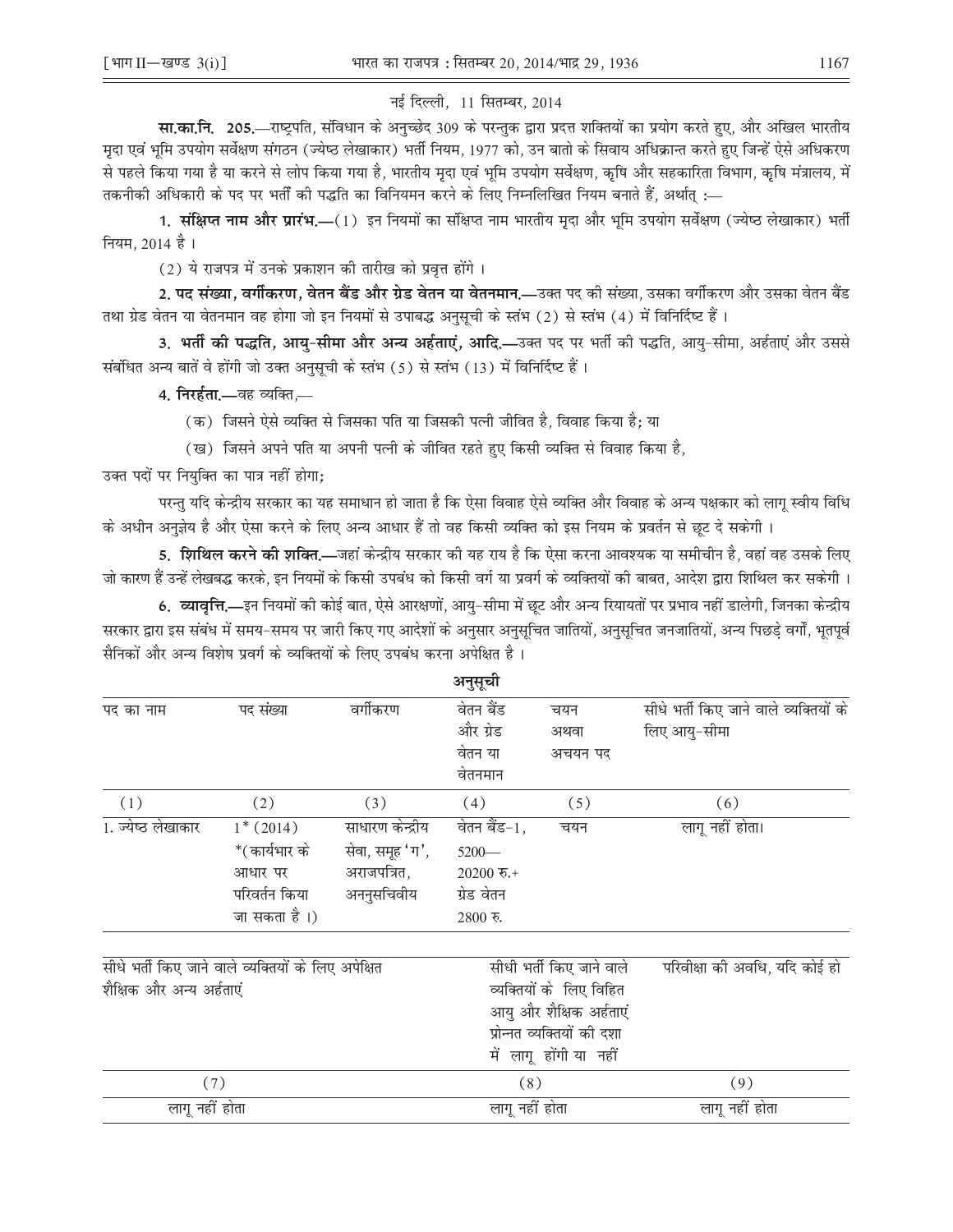भर्ती की पद्धति : भर्ती सीधे होगी या प्रोन्नति द्वारा प्रोन्नति या प्रतिनियुक्ति या आमेलन द्वारा भर्ती की दशा में वे श्रेणियां या प्रतिनियुक्ति या आमेलन द्वारा तथा विभिन्न पद्धतियों द्वारा जिनसे प्रोन्नति या प्रतिनियुक्ति या आमेलन किया जाएगा भरी जाने वाली रिक्तियों की प्रतिशतता  $(10)$  $(11)$ शत प्रतिशत प्रोन्नति दुवारा जिसके न हो सकने पर प्रतिनियुक्ति 5200-20200 रु. + ग्रेड वेतन 2400 रु. वेतनमान में ऐसे उच्च श्रेणी लिपिक, भारतीय मृदा एवं भूमि उपयोग सर्वेक्षण (एस.एल.यू. द्वारा एस.आई.) की श्रेणी से प्रोन्नति द्वारा, जिसने उस श्रेणी में न्यूनतम पांच वर्ष सेवा की हो, जिसके न हो सकने पर, कृषि और सहकारिता विभाग और इसके सम्बन्ध तथा अधिनस्थ कार्यालयों में उच्च श्रेणी लिपिक या सदृश पद धारण करने वाले व्यक्ति जिनको 5 वर्ष का अनुभव हो (प्रतिनियुक्ति अवधि साधारणतया तीन वर्ष से अधिक नहीं होगी) से प्रतिनियुक्ति पर स्थानातरण द्वारा **प्रतिनियुक्ति :** कृषि और सहकारिता विभाग इसके सम्बन्ध तथा अधीनस्थ कार्यालयों में उच्च श्रेणी लिपिकों या सदृश्या पद धारण करने वाले व्यक्ति जिसका काडर में 5 वर्ष का अनुभव हो (प्रतिनियुक्ति अवधि साधारणतया 3 वर्ष से अधिक नहीं होगी।)

| यदि कोई विभागीय प्रोन्नति समिति है तो उसकी संरचना |                                                                              |          | भर्ती करने में किन परिस्थितियों में संघ लोक सेवा<br>आयोग से परामर्श किया जाएगा |  |  |
|---------------------------------------------------|------------------------------------------------------------------------------|----------|--------------------------------------------------------------------------------|--|--|
|                                                   | (12)                                                                         |          | (13)                                                                           |  |  |
|                                                   | प्रोन्नति के लिए समूह 'ग' विभागीय प्रोन्नति समिति                            |          | संघ लोक सेवा आयोग से परामर्श करना आवश्यक नहीं है।                              |  |  |
|                                                   | (क) मुख्य मृदा सर्वेक्षण अधिकारी,<br>भारतीय मृदा और भूमि उपयोग सर्वेक्षण     | –अध्यक्ष |                                                                                |  |  |
|                                                   | (ख) मुख्यालय के कार्यालय प्रधान,<br>भारतीय मृदा और भूमि उपयोग सर्वेक्षण      | —सदस्य   |                                                                                |  |  |
|                                                   | (ग) भारतीय मृदा और भूमि उपयोग सर्वेक्षण<br>के किसी केंद्र का कार्यालय प्रधान | —सदस्य   |                                                                                |  |  |
|                                                   | (घ) कृषि मंत्रालय के प्राकृतिक संसाधन<br>प्रबंधन के अवर सचिव                 | —सदस्य   |                                                                                |  |  |
|                                                   |                                                                              |          | .                                                                              |  |  |

[फा. सं. 16-1/2014-एनआरएम-II] एस.एन. मीना, उप सचिव

## New Delhi, the 11th September, 2014

G.S.R. 205.—In exercise of the powers conferred by the proviso to article 309 of the Constitution and in supersession of the All India Soil and Land Use Survey Organization (Senior Accountant) Recruitment Rules, 1977, except as respects things done or omitted to be done before such supersession, the President hereby makes the following rules regulating the method of recruitment to the post of Technical Officer in the Soil and Land Use Survey of India, Department of Agriculture and Co-operation, in the Ministry of Agriculture, namely :-

**1. Short title and commencement.**—(1) These rules may be called the Soil and Land Use Survey of India (Senior Accountant) Recruitment Rules, 2014.

(2) They shall come into force on the date of their publication in the Official Gazette.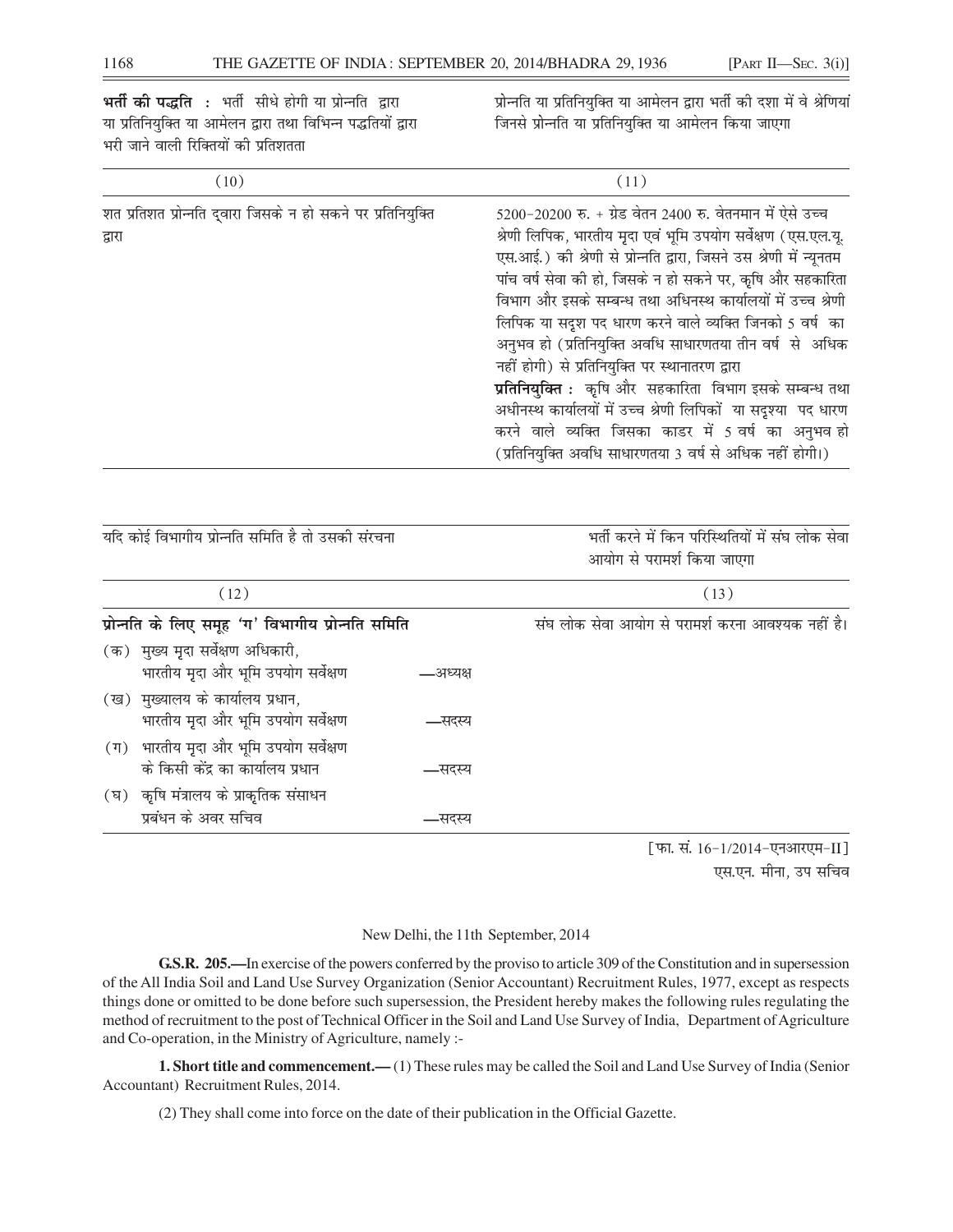**2. Number of posts, classification, pay band and grade pay or pay scale.—**The number of the said post and, its classification, the pay band and grade pay or pay scale attached thereto shall be as specified in columns (2) to (4) of the Schedule annexed to these rules.

**3. Method of Recruitment, age limit and other qualifications, etc. .—**The method of recruitment , age limit, qualifications and other matters relating thereto shall be as specified in columns (5) to (13) of the aforesaid Schedule.

**4. Disqualifications. —** No person,-

(a) who has entered into or contracted a marriage with a person having a spouse living; or

(b) who, having a spouse living, has entered into or contracted a marriage with any person,

shall be eligible for appointment to the said post:

Provided that the Central Government may, if satisfied that such marriage is permissible under the personal law applicable to such person and other party to the marriage and that there are other grounds for so doing, exempt any person from the operation of this rule.

**5. Power to relax.—** Where the Central Government is of the opinion that it is necessary or expedient so to do, it may by order and for reasons to be recorded in writing, relax any of the provisions of these rules with respect to any class or category of persons.

**6. Saving.—** Nothing in these rules shall affect reservation, relaxation of age limit and other concessions required to be provided for the Scheduled Castes, the Scheduled Tribes, Other Backward Classes, Ex- Servicemen, and other special categories of persons, in accordance with the orders issued by the Central Government from time to time in this regard .

| <b>SCHEDULE</b>                                                      |                                                                       |                                                                             |                                                                                                                        |                                                              |                                  |  |
|----------------------------------------------------------------------|-----------------------------------------------------------------------|-----------------------------------------------------------------------------|------------------------------------------------------------------------------------------------------------------------|--------------------------------------------------------------|----------------------------------|--|
| Name of<br>the post                                                  | Number of<br>post                                                     | Classification                                                              | Pay Band<br>and Grade<br>Pay or Pay<br>Scale                                                                           | Whether<br>selection<br>post or<br>non-<br>selection<br>post | Age-limit for<br>direct recruits |  |
| (1)                                                                  | (2)                                                                   | (3)                                                                         | (4)                                                                                                                    | (5)                                                          | (6)                              |  |
| 1.Senior<br>Accountant                                               | $1*(2014)$<br>*(Subject to<br>variation<br>dependent<br>on workload.) | General Central<br>Services, Group 'C',<br>Non-Gazetted,<br>Non-Ministerial | Pay Band-1<br>Rs. 5200-20200<br>+ grade pay<br>Rs. 2800                                                                | Non-selection                                                | Not applicable                   |  |
| Educational and other qualifications<br>required for direct recruits |                                                                       |                                                                             | Whether age and educational<br>qualifications prescribed for<br>direct recruits will apply in the<br>case of promotees |                                                              | Period of probation,<br>if any   |  |
| (7)                                                                  |                                                                       |                                                                             | (8)                                                                                                                    |                                                              | (9)                              |  |
| Not applicable                                                       |                                                                       |                                                                             | Not applicable                                                                                                         |                                                              | Not applicable                   |  |